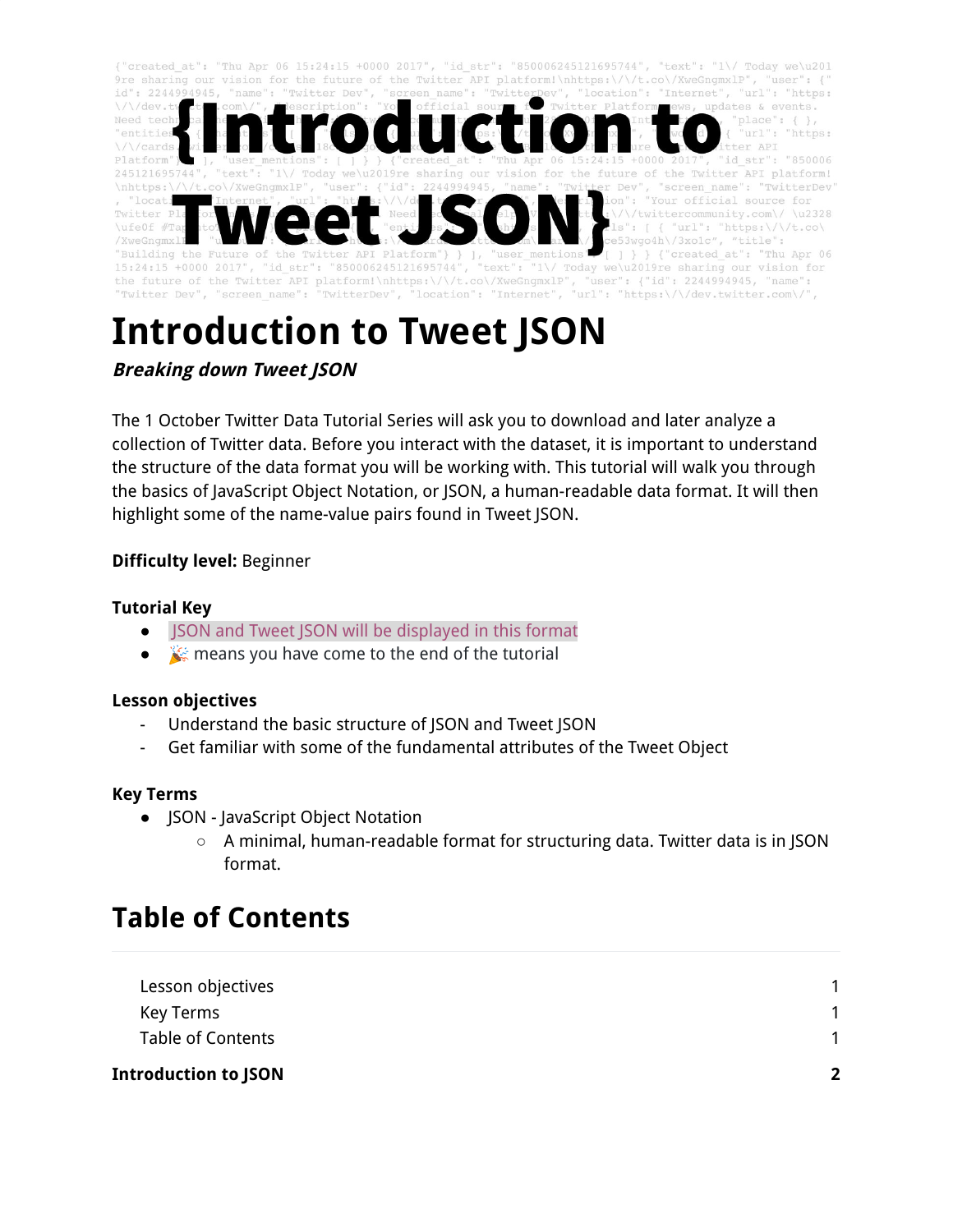**[Tweets](#page-2-0) [3](#page-2-0)**

<span id="page-1-0"></span>**[Tweet](#page-3-0) JSON [5](#page-3-0)**

# **Introduction to JSON**

JSON, or JavaScript Object Notation, is a syntax for storing and exchanging data that is easy for humans to read and write. In the examples below, we will explore the two structures JSON is built on, objects and arrays.

Example of an object

An object is an unordered set of name-value pairs. Here's how you can spot them:

- 1. Objects begin with a left curly brace and end with a right curly brace.
- 2. Each name is followed by a colon
- 3. Name-value pairs are separated by a comma

{ "gender": "female", "age": 17 "grade": 12 }

In the example above, the **object** starts with a left curly brace and ends with a right curly brace. The first name-value pair "gender": "female", begins with the name, "gender" is separated by a colon, has a value of "female", and is separated from the following name-value pair by a comma.

#### Example of an array

An array is an ordered collection of values. Here's how you can spot them:

- 1. Arrays begin with a left bracket and end with a right bracket.
- 2. Each value is separated by a comma

{ "gender: "female", "age": 17 "grade": 12 "classes": ["science", "technology", "engineering", "art", "math"]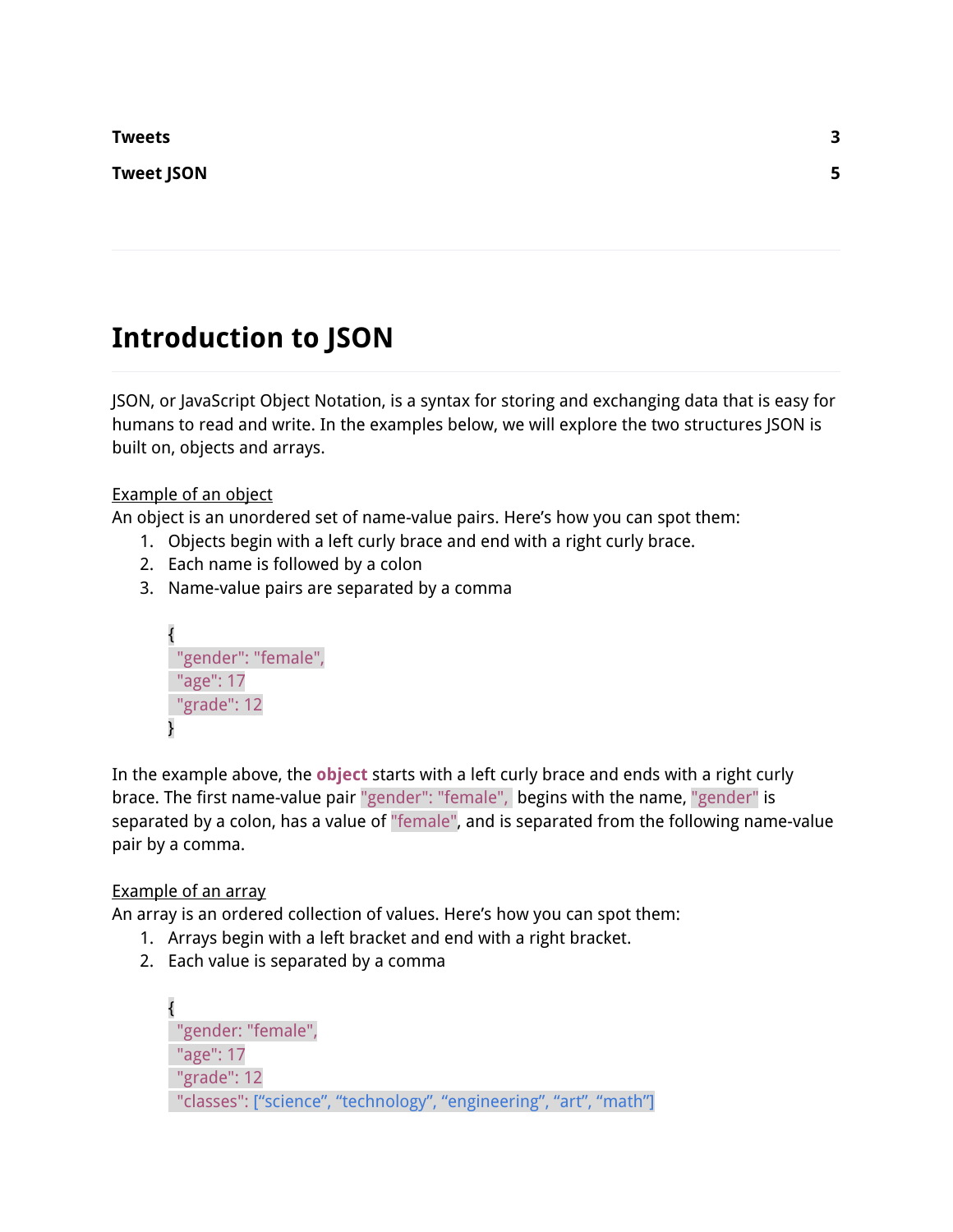}

In the example above, the **array** starts with a left bracket and ends with a right bracket. Each value is separated by a comma.

#### Example of a Name

In the name-value pairs highlighted in the examples above, names are simply the attributes for the values they are paired with. Names must be text wrapped in double quotation marks.

```
{
"gender: "female",
 "age": 17
"grade": 12
"classes": ["science", "technology", "engineering", "art", "math"]
}
```
In this example "name", "age", "grade", and "classes" are all names.

#### Example of a value

In the name-value pairs highlighted in the examples above, values are paired with names. Values can come in the following formats.

- 1. Quoted text: "female"
- 2. The following unquoted words: true, false, or null
- 3. An unquoted number: 17
- 4. An array wrapped in brackets: ["science", "technology", "engineering", "art", "math"]
- 5. Another JSON object wrapped in curly braces

```
{
"gender: "female",
"age": 17
"grade": 12
"classes": ["science", "technology", "engineering", "art", "math"]
}
```
### <span id="page-2-0"></span>**Tweets**

Before we break down tweet JSON, let's identify information a Twitter user can easily obtain when interacting with a tweet. Consider the **[example](https://twitter.com/TwitterDev/status/850006245121695744) below** from the Twitter Developer account.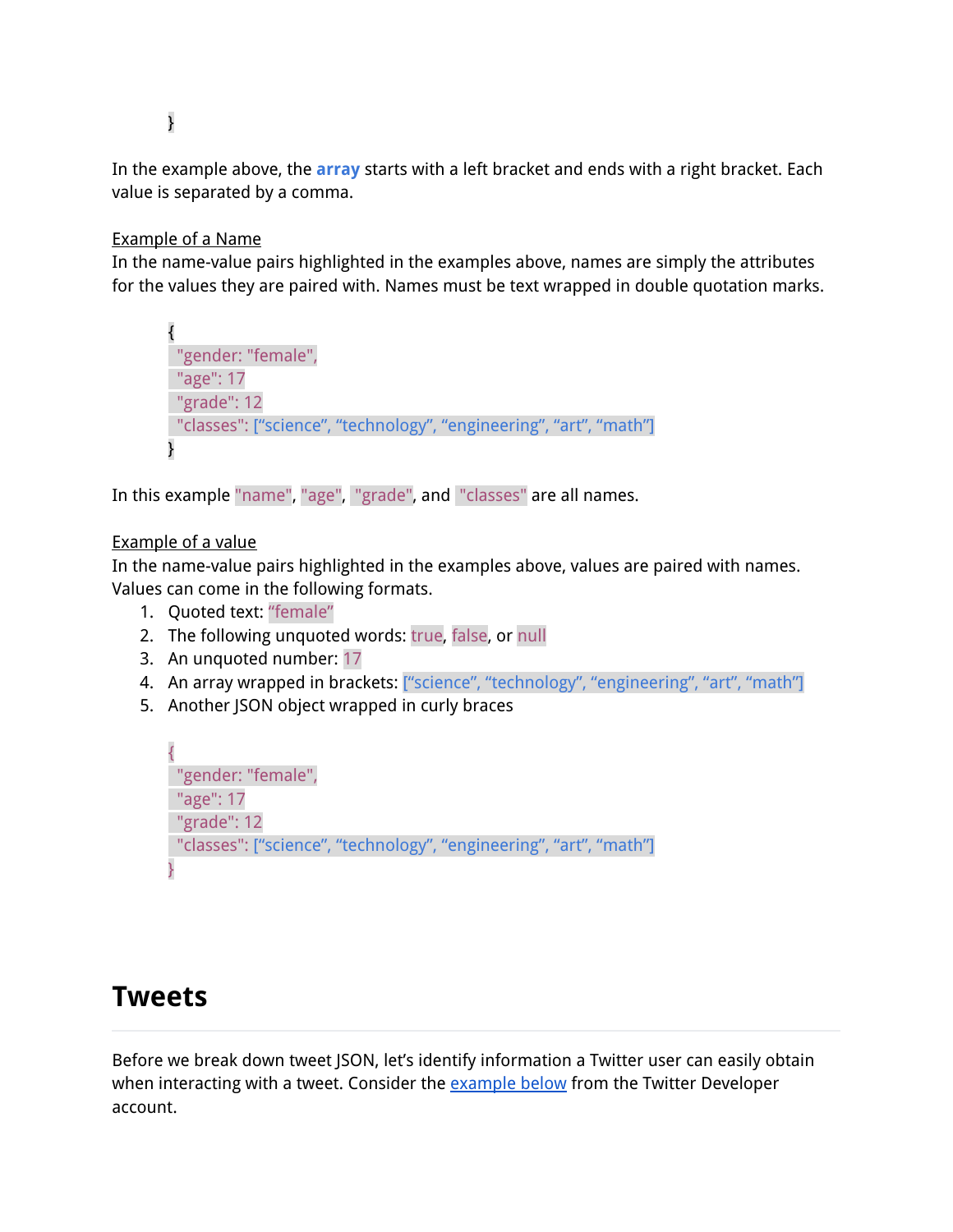

#### **Without looking at tweet JSON, we can still identify basic elements of this [tweet](https://twitter.com/TwitterDev/status/850006245121695744)**

User handle: Unique handle of the user who sent the tweet User name: User's Twitter name Verified status: A blue check mark indicates this account has been verified Message: Message of the tweet Link: Link to <sup>a</sup> source Link description: Description of linked source Time: Time published Date: Date published Retweets: Number of times the tweet has been retweeted Likes: Number of times the tweet has been liked

<span id="page-3-0"></span>Even without seeing the JSON objects that make up this tweet, we can get an idea of what kind of name-value pairs we will see by listing out the basic elements of a tweet visible to all users.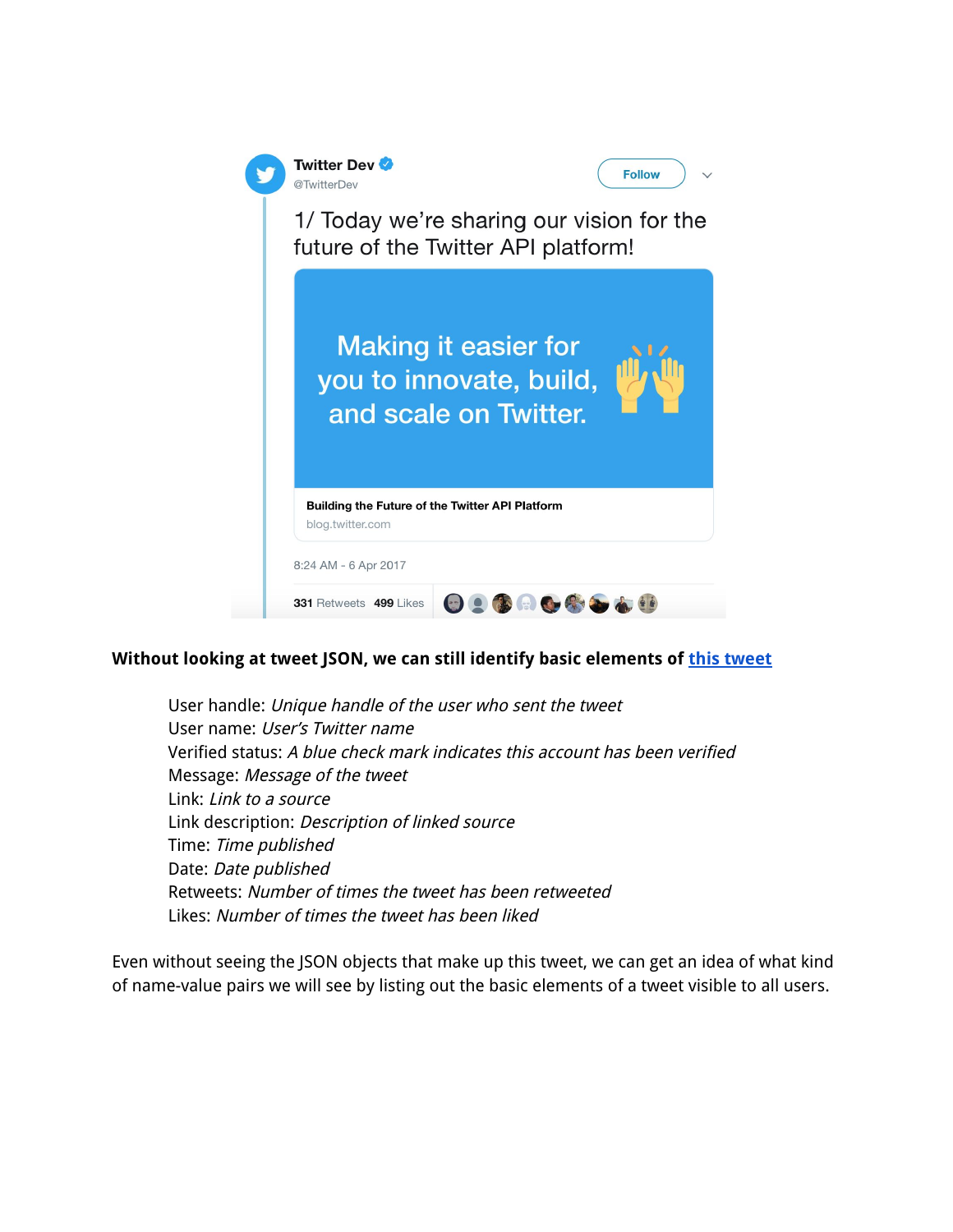## **Tweet JSON**

We learned that JSON is based on name-value pairs. Each name is an attribute that is paired with an associated value. Attributes are used to describe objects, which, in JSON, are wrapped in curly braces. We're going to break down some of the most common objects seen in Tweet JSON. A Tweet can have over 150 attributes associated with it. We will be using a [sample](https://developer.twitter.com/en/docs/tweets/data-dictionary/overview/intro-to-tweet-json) of Tweet JSON published by Twitter. If you're interested in learning more you can visit Twitter's [developer](https://developer.twitter.com/en/docs/tweets/data-dictionary/overview/intro-to-tweet-json) site.

#### Tweet Object

It comes as no surprise that Tweets are the main building block of the Twitter platform. There are a number of fundamental attributes like the time the tweet was created at ("created at"), the unique identifier of the tweet ("id\_str"), and the actual message ("text") of the tweet.

The Tweet object is considered the 'parent object' to several child objects like the sender of the tweet ("user"), and the additional metadata that comes with the contextual content in tweets like links, hashtags, and attached media ("entities" and "extended\_entities").

The example below shows some of the name-value pairs you will see in the Tweet object.

```
{
"created_at": "Thu May 10 15:24:15 +0000 2018",
 "id_str": "850006245121695744",
 "text": "Here is the Tweet message.",
 "user": {
 },
 "place": {
},
 "entities": {
 },
 "extended_entities": {
 }
}
```
Let's break down each of the above names and their corresponding values:

"created at": Time the tweet was created. All tweets are recorded in UTC.

"id\_str": Every tweet has a unique identifier. "id\_str" is the string representation of the unique identifier.

"text": The actual text of the tweet.